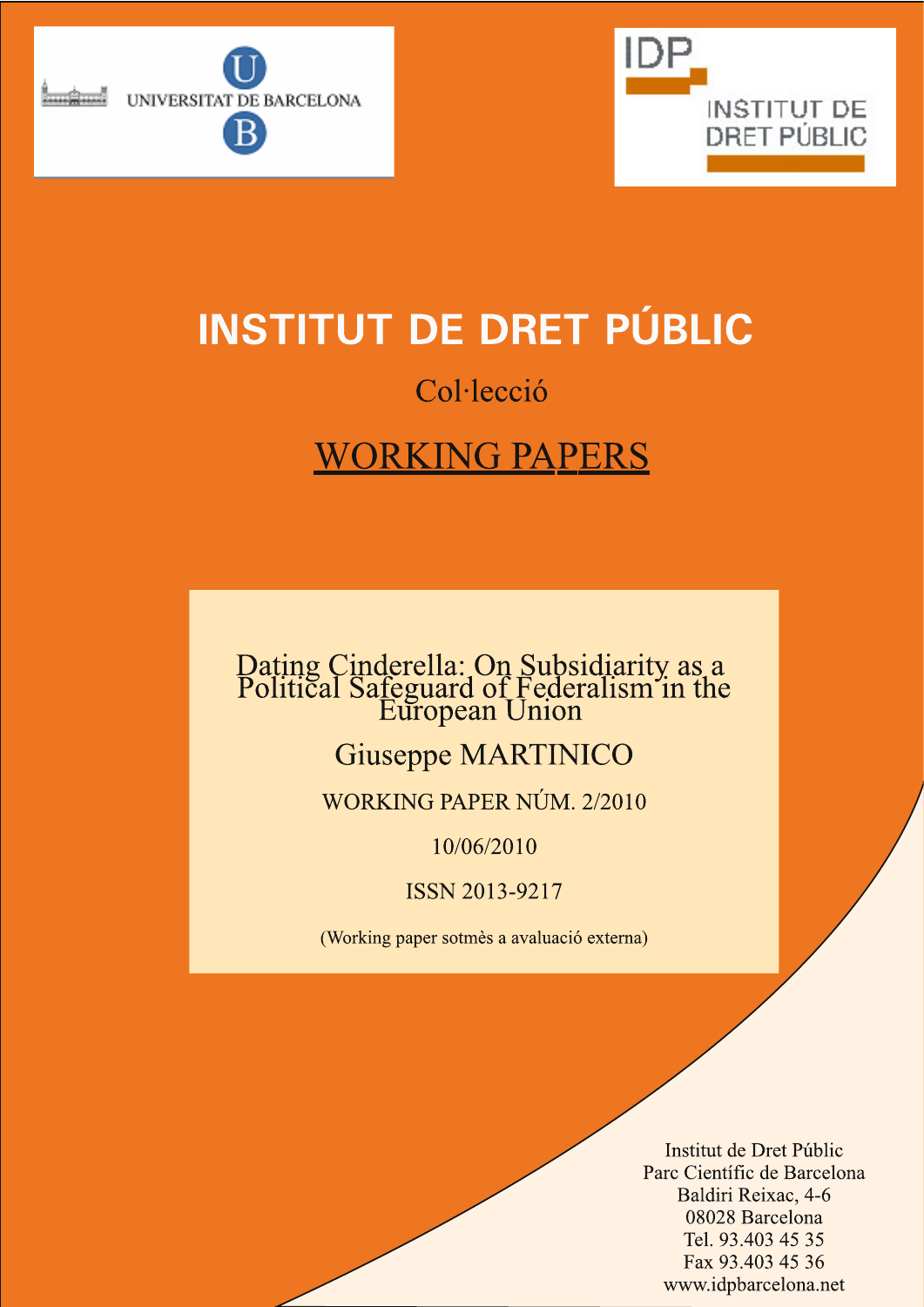## **DATING CINDERELLA**: **ON SUBSIDIARITY AS A POLITICAL SAFEGUARD OF FEDERALISM IN THE EUROPEAN UNION**

Giuseppe Martinico<sup>\*</sup>

### **GOALS OF THE PAPER**

The aim of this paper is to provide a brief overview of the debate on the subsidiarity principle. Subsidiarity is one of the most ambiguous and debated notions in law and it definitively belongs to all the legal disciplines; from EU law to constitutional and administrative law<sup>1</sup> passing through human rights law<sup>2</sup>. The debate on this principle has been enriched recently by a number of papers and books focused on the new provisions concerning national parliaments included in the Lisbon Treaty.

When dealing with subsidiarity, the impression, at the first glance, is that of a Cinderella principle because of its evanescent nature (rule or principle?) and of its difficult justiciability. This paper suggests that just a strong change in the ECJ's case-law might transform our Cinderella into a real constitutional principle.

Despite the vast existing literature<sup>3</sup>, I have decided to focus on a few, in my view, fundamental readings on this point, by attempting to describe the noble design behind the introduction of the subsidiarity principle in EU law and the re-evaluation of the weight of this concept in the practice of courts. In doing so, I started from the very recent contribution of Robert Schütze, in chapter 5 of his book, *From Dual to Cooperative Federalism: The Changing Structure of European Law<sup>4</sup>* , which defines subsidiarity as a "political safeguard" of EU federalism.

 $\overline{\phantom{a}}$ 

<sup>\*</sup> Assistant Professor in EU Constitutional Law (non-tenured), Scuola Superiore Sant'Anna, Pisa; STALS Editor (www.stals.sssup.it); TICOM Invited Fellow; Researcher at the Centre for Studies on Federalism, Turin; EUI Max Weber Fellow (2010–2011). Paper presented at the *Instituto de Derecho Público*, Universitat de Barcelona on 11 May 2010. I would like to thank Natalia Caicedo Camacho, David Moya Malapeira and Andreu Olesti for their comments.

<sup>&</sup>lt;sup>1</sup> See the special issue of the *International Journal of Constitutional Law* (ICON) focused on subsidiarity, Vol. 4, Issue 1, 2006. 2 P. Carozza, "Subsidiarity as a Structural Principle of International Human Rights Law", *American Journal of* 

*International Law*, 97, 2003, 38 ff.

<sup>3</sup> G.Davies, "Subsidiarity: the wrong idea, in the wrong place, at the wrong time', *Common Market Law Review*, 2006, 63-84; P. Syrpis, "In Defence of Subsidiarity", *Oxford Journal of Legal Studies*, 2004, Vol. 24, 323-334; A. Estrella, *The EU Principle of Subsidiarity and Its Critique*, OUP, 2002; "Subsidiarity and Self-Interest: Federalism at the European Court of Justice", *Harvard International Law Journal*, Vol. 41, No. 1, 1-128; G. Berman, "Taking Subsidiarity Seriously", *Columbia Law Review*, 1994, 331 ff.

<sup>4</sup> R.Schütze, *From Dual to Cooperative Federalism. The Changing Structure of European Law*, OUP, 2009.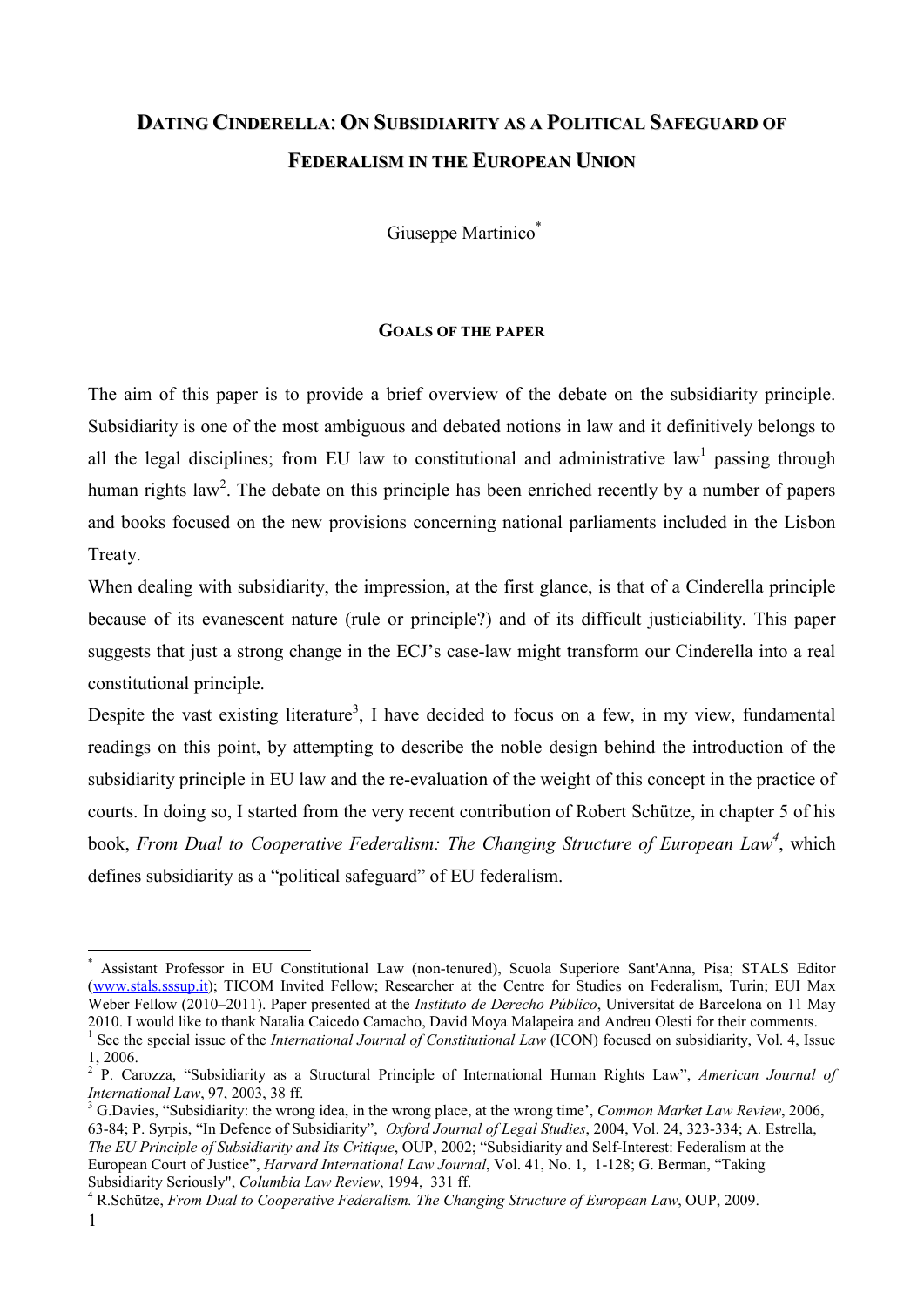The first part of the paper thus will be devoted to the analysis of this work. As will be evident after a few lines, I share the comparative approach chosen by Schütze but, despite this methodological convergence, our conclusions are different.

In the second part of the paper, I will try to show how the interpretation of subsidiarity as followed by the ECJ is misleading and, consequently, how the choice of the Lisbon Treaty to rely on the national parliaments as the most suitable watchdogs of subsidiarity<sup>5</sup> has to be regarded as unsatisfactory.

#### **SECTION I**

## **DEALING WITH COMPARISON IN EUROPEAN (LEGAL) STUDIES A COMPARATIVE APPROACH TO THE EU**

*From Dual to Cooperative Federalism: The Changing Structure of European Law* by Robert Schütze is grounded on a strong criticism of the classic European thought that asserts the noncomparability of the EU system with other constitutional experiences. As the author says in the Introduction, "*Coming to Constitutional Terms*", in order to conceptualize the hybrid nature of Community law – neither international nor national law: "*European thought invented a new world* – *supranationalism* – *and proudly announced the European Union to be* sui generis... *The* sui generis *idea is not a theory. It is an* anti*-theory, as it refuses to search for commonalities; yet, theory* must *search for what is generic… However, this conceptualization simply can no longer explain the*  social and legal reality inside Europe<sup>"6</sup>. Starting from these considerations, Schütze chose the federal label to describe the EC/EU, with a wish to venture a "*constitutional comparison with*  another Union: the United States of America"<sup>7</sup>.

After the Introduction, the author moves on to what he calls "*the general part of the volume*", composed of the first two chapters. In the first chapter, Schütze describes the EU as a federal union, since it is based on the idea of divided sovereignty and on the necessity to preserve diversity within unity. Nevertheless, federalism is a tricky formula which means different things, especially if compared with the constitutional dynamics in the USA; that is why in the second chapter Schütze looks at the USA in order to specify precisely what type of federation the EU is.

According to the argument in the second Chapter, both the EU and the USA are characterized by the transition from dual to cooperative federalism (and Chapters 3 and 4 are focused on the causes,

<sup>5</sup> I. Cooper, "The Watchdogs of Subsidiarity: National Parliaments and the Logic of Arguing in the EU", *Journal of Common Market Studies*, 44, 2, 2006, 281-304.

<sup>6</sup> R.Schütze, *From Dual cit*, 3.

 $<sup>7</sup>$  Ibidem, 4.</sup>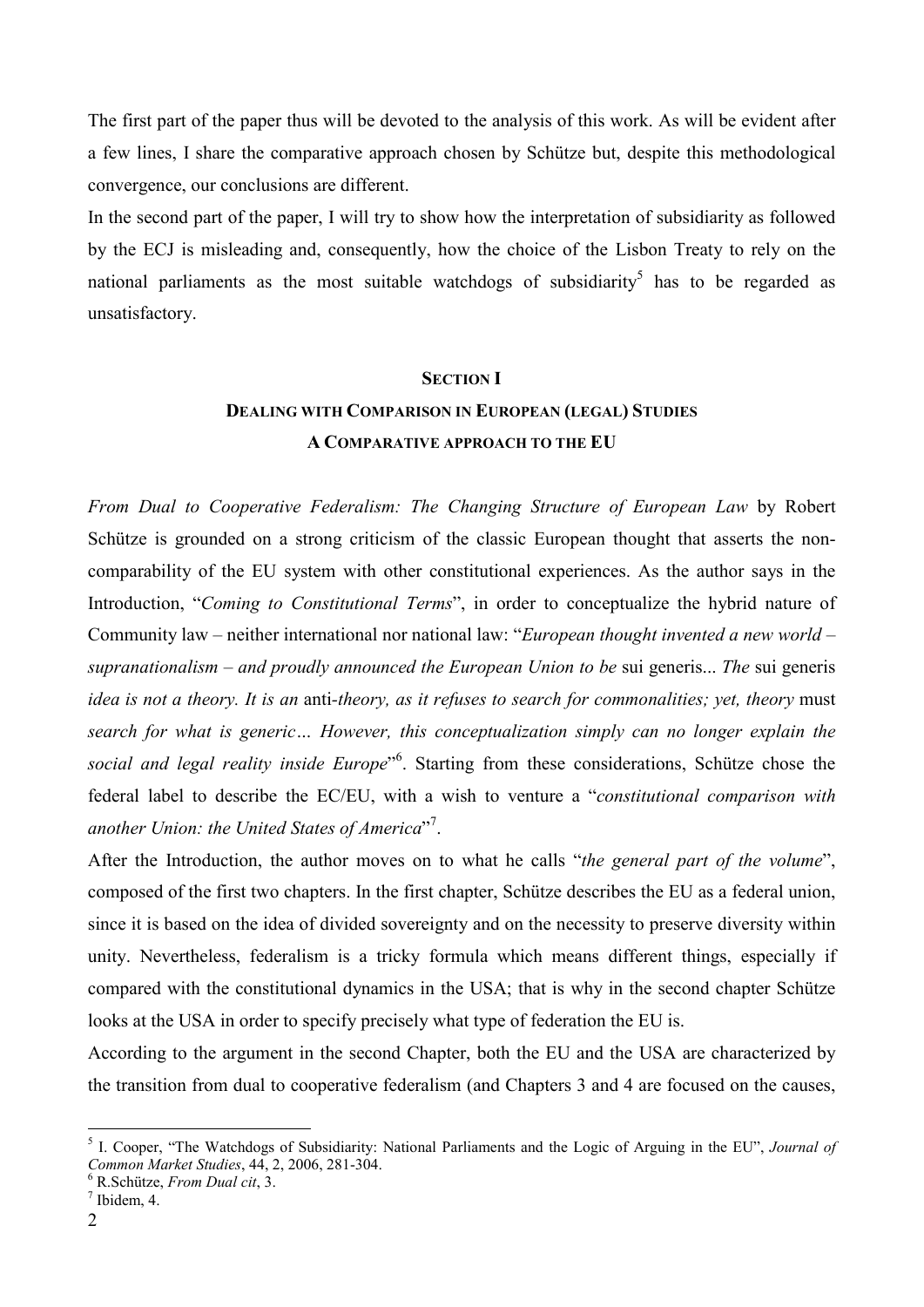conditions and consequences of such a passage in Europe), a transition characterized by the decline of constitutional and legislative exclusivity (which constitutes the premise of dual federalism). However, in the author's view, there is an important distinction between these two experiences: "*What is striking about the transition from dual to cooperative federalism in the European legal order is that – unlike its American counterpart – this development has been 'constitutionalized'*" 8 . How has Europe constitutionalized such a development? According to Schütze, the answer can be found in the constitutionalization of the subsidiarity principle and in the recognition of complementary competences, both defined as the "political safeguards" of the EU's federalism, borrowing the language from the American comparative law scholars, namely, the concept of the "political safeguard" of federalism used in 1954 by Herbert Wechsler<sup>9</sup>.

The fifth Chapter is devoted to this idea, and concludes the second part of the book, concentrating on the comparative excursion proposed by Schütze. According to Schütze, subsidiarity was conceived to safeguard a "*legislative space for the Member States, by restricting European legislation to situations where 'the objectives of the proposed action cannot be sufficiently achieved by the Member States and can therefore, by reason for the scale or effects of the proposed action,*  be better achieved by the Community' (Art. 5(2) EC)<sup>"10</sup>. It would thus represent a confirmation of the attempt to constitutionalize the shift from dual to cooperative federalism, since subsidiarity implies and can work in a field of shared competences. Another political safeguard is represented by complementary competences: their goal is to limit the legislative capacity of the supranational level, keeping a safe room for the national legislators.

These two instruments represent, in Schütze's view, a clear choice for cooperative federalism in the EU and the most important difference between the American and the European experiences: "*However, even if the exact degree of legislative space guaranteed to the Member States under the principle of subsidiarity and Europe's complementary competences is still unclear, the very existence of both safeguards represents, in and of itself, a constitutional choice in favour of cooperative federalism. Europe's constitutional commitment to this federal philosophy thus*  contrasts with the laissez-faire approach in the American federal order"<sup>11</sup>.

The sixth chapter is an *excursus*, as the author acknowledges, devoted to the particular case of the domain of foreign affairs – at first glance, a real exception to the cooperative federal trend which characterizes Europe. Actually, as Schütze points out, although in this field the federal philosophy historically followed by the EU is that of dual federalism, the ambiguity of some leading cases, like

 8 Ibidem, 9.

<sup>&</sup>lt;sup>9</sup> H. Wechsler, "The Political Safeguards of Federalism: The Role of the States in the Composition and Selection of the National Government", *Columbia Law Review*, 1954, 543 ff.

<sup>10</sup> R.Schütze, *From Dual cit*,, 284.

 $11$  Ibidem, 286.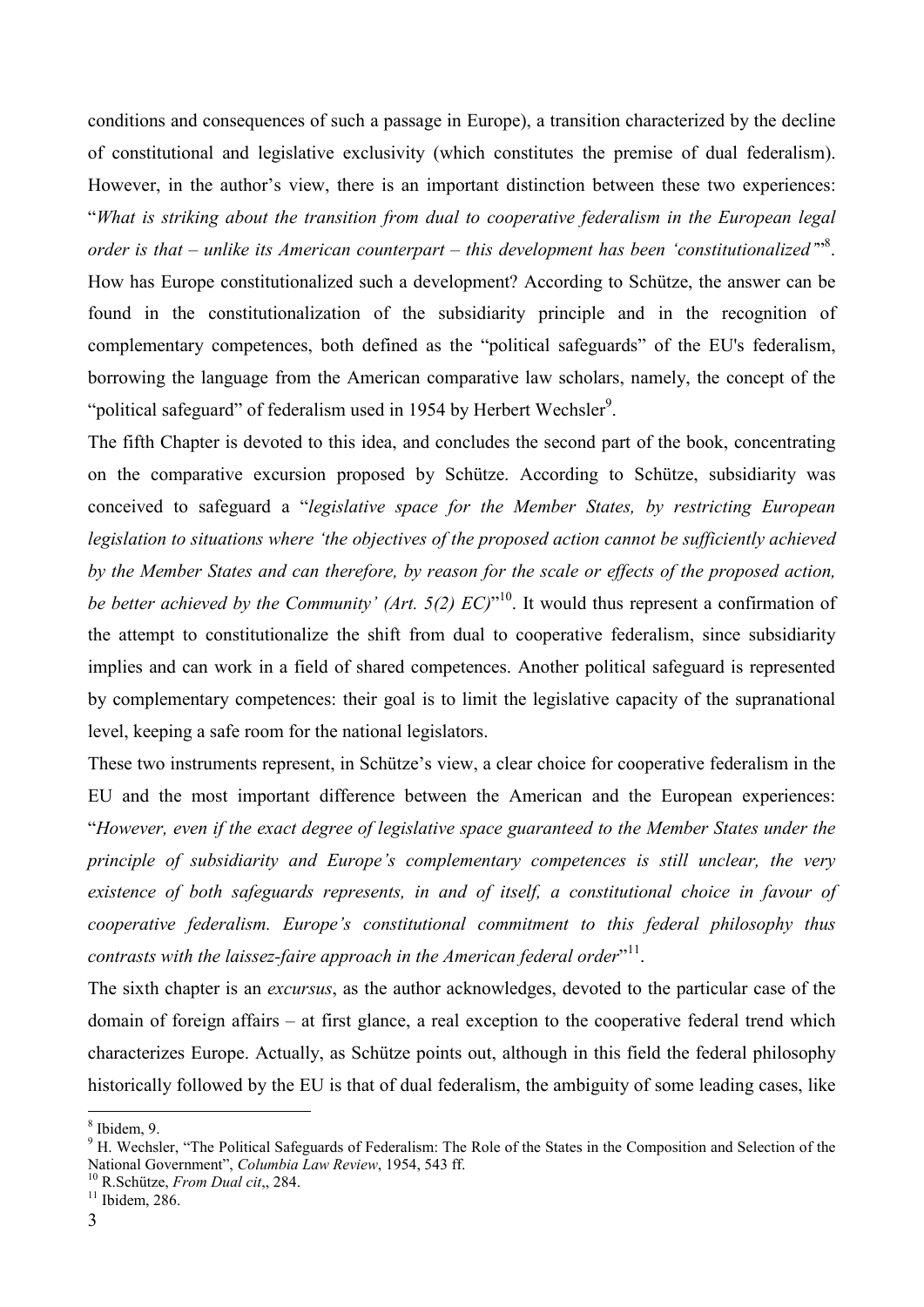$ERTA<sup>12</sup>$ , and the emersion of shared competences in the external sphere<sup>13</sup> seems to favour a shift toward more cooperative federal dynamics in this area as well.

In the concluding chapter Schütze sums up the main steps of his reasoning by insisting on the necessity of abandoning the outdated philosophy of dual federalism, as not capable of tackling the co-existence of standards which characterizes many policies.

In my view, this volume presents two important merits; the constitutional and comparative approach adopted, and the subsequent importance given to the federal vision in understanding the "*changing structure of European Law*".

As for the comparative approach, recalling what Schütze writes in the *Introduction*, it can be said that in Europe the premise of EU studies is to stress the peculiarity of the EU and the impossibility of categorizing it by looking at other historical experiences. In the United States, instead, the premise of such comparative lawyers is the comparability between the US federal experience and the EU integration process. Nevertheless, such a clear-cut dichotomy has known relevant exceptions: for example, it is possible to recall that Cappelletti and Dehousse, European authors (although Cappelletti taught at Stanford too), do not share the former methodological strategy.

In this respect Stein, Hay and Friedrich (among others) *de facto* operated a process of scholarly "exchange", studying Europe in the light of the US experience, because the latter was the most well-known experience for them (although many of them were Europeans transplanted to the US and became very important scholars there). This kind of comparison has also been pursued by the first pupils of such masters; the Italian Maurizio Cappelletti is one example<sup>14</sup>.

Schütze's book is indeed a direct, if late, offspring of this scholarship, and his work has another important merit: it brings the federal option to the heart of the debate (it is well-known that in European studies federalism is sometimes referred to as the "infamous F-word"<sup>15</sup>). In this respect, Schütze's attempt may be contextualized within an atmosphere of a general rethinking of the *Federal Vision* (from the title of the famous volume recently edited by R. Howse and K. Nikolaidis)<sup>16</sup>, and Schütze's volume will certainly make an important contribution to the "rehabilitation" of the federalist approach.

<sup>12</sup>ECJ, C- 22/70, *Commission vs. Council* (ERTA), *ECR*, 1971, 263.

<sup>&</sup>lt;sup>13</sup> See the examples given at *ibidem*, 342, footnote no 204.

<sup>&</sup>lt;sup>14</sup>Cappelletti was the co-editor of one of the most important editorial projects in EU studies in 1985; M. Cappelletti-M. Seccombe- J.H. Weiler (eds.)*, Integration through Law*, Walter de Gruyte, Berlin, NY, 1985.

<sup>&</sup>lt;sup>15</sup>M. G. Puder, "Constitutionalizing the European Union. More than a Sense of Direction from the Convention on the Future of Europe", *Fordham International Law Journal*, 2003, 1562 ff., 1583.

<sup>16</sup> K. Nicolaidis -R. Howse (eds.), *The Federal Vision. Legitimacy and Levels of Governance in the US and EU*, OPU, Oxford, 2001.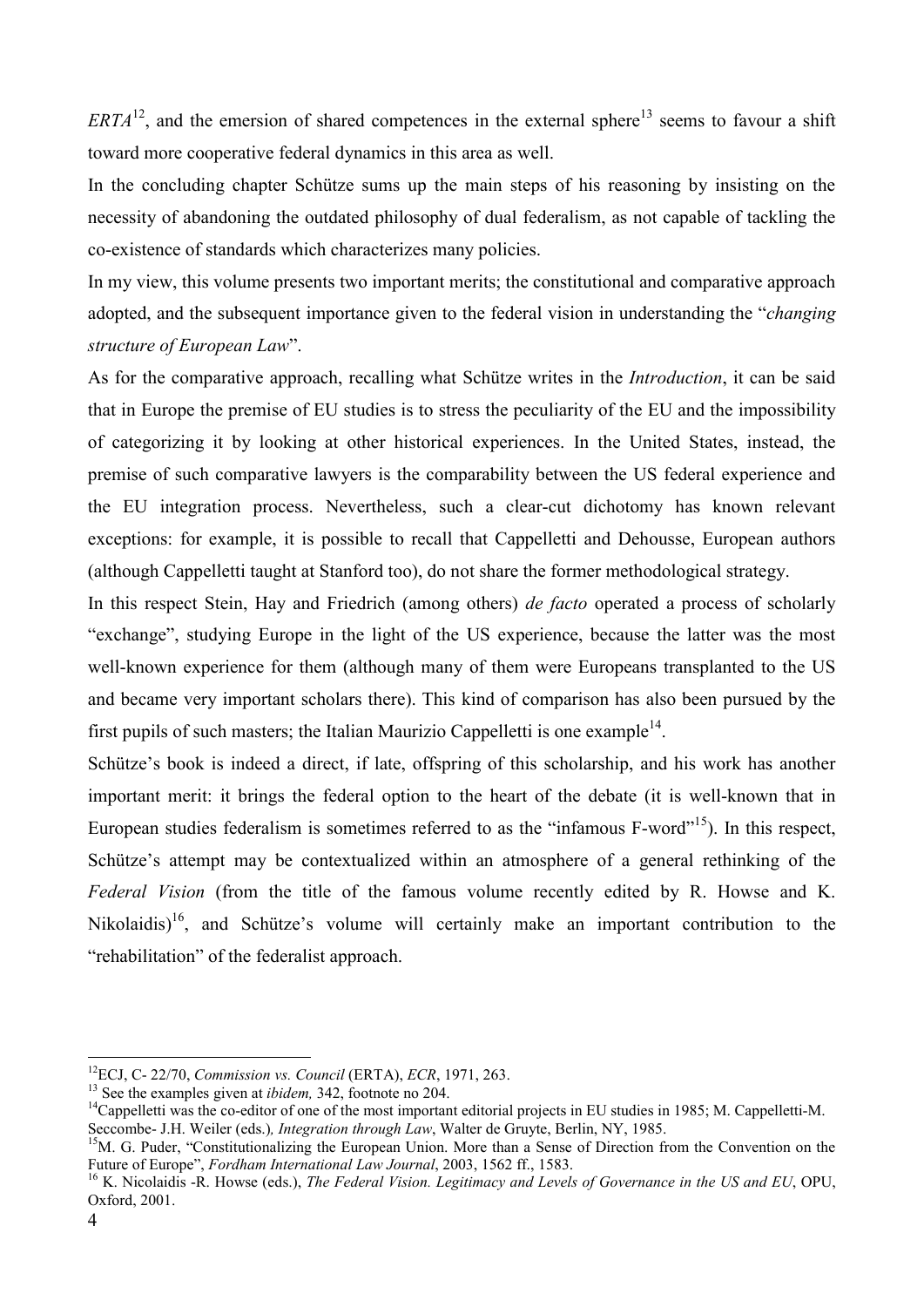#### **SECTION II**

## **SUBSDIARITY AS A CONSTITUTIONAL PRINCIPLE: ITS IMPACT ON THE "FORM OF UNION" SUBSIDIARITY AS A "NOBLE DREAM": ITS IMPORTANCE IN A MULTILEVEL SYSTEM**

After having summed up the main contents of Schütze's recent volume, I will move to the section devoted to subsidiarity by attempting to show how this concept was originally conceived and how the practice frustrated the original design.

Subsidiarity has a very important role in the functioning of the EU, working as an elevator in the relationship between the EU's centre and the periphery, which constitutes the heart of the notion of the "form of Union". This notion recalls the formula "form of State" by which Costantino Mortati<sup>17</sup> meant, on one hand, the relationship among the classical elements of the State (sovereignty, territory and people) and, on the other, the fundamental goals of the State. In this sense, the notion of "form of State" is connected to the concept of fundamental high policy goals (i.e., "political lines"). Under the formula "form of State" Mortati grouped classifications related both to the vertical separation of powers (e.g. unitary versus de-centralized State, with regard to the relationship between the territorial entities; Liberal State versus Welfare State, with regard to the relationship between market and State), as well as to the horizontal separation of powers (e.g. democratic versus authoritarian State). As Mortati himself pointed out, the notion of "form of State" represents the teleological moment of the form of government (that is, the whole of relationships between sovereign power)

By further developing this polysemy, Palermo<sup>18</sup> concludes that the "form of State" concerns both the (vertical and horizontal) distribution of powers and the axiological dimension of a legal order.

In this paper I am going to focus on the first meaning of this formula, understanding the "form of Union" as the relationship between the centre and the periphery in the multilevel context. In a multilevel system subsidiarity works as an element connecting the different levels of governance and government and as a technique of making flexible the map of competences drawn by the Treaties or the Constitutions. As we know, despite the importance, from a formal point of view, of the application of such a principle, it has encountered many difficulties and the ECJ's case law has remained, over the years, extremely ambiguous. Confirmation of such ambiguity may be found in the European legislation. When looking at the language used in the documents concerning the

<sup>17</sup> C. Mortati, *Le forme di governo*, Cedam, Padua, 1973, 1 ff.

<sup>18</sup> F. Palermo, *La forma di Stato dell'Unione europea. Per una teoria costituzionale dell'integrazione sovranazionale*, Cedam, Padua, 2005, 41 ff. L.Mezzetti, "Principi costituzionali e forma dell'Unione", in P. Costanzo, L. Mezzetti and A. Ruggeri (eds). *Lineamenti di diritto costituzionale dell'Unione Europea*, Giappichelli, Turin, 2006, 57-145.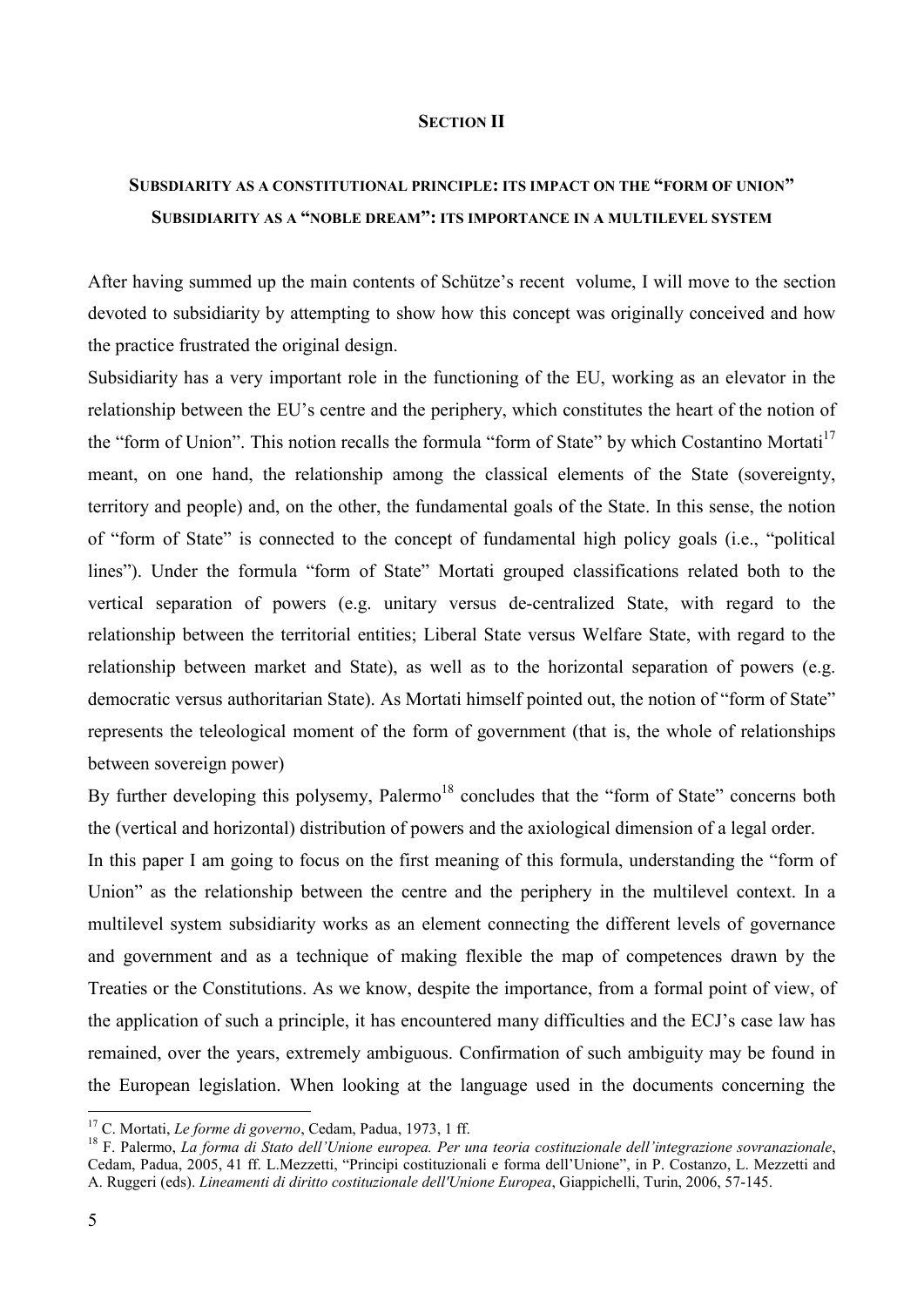structural funds, for example, the subsidiarity principle seems to be limited to its "negative" aspect: the preference conferred upon the subjects closest to the citizen.

At an economic level, it has been said that "*the principle of subsidiarity means that the production of public goods should be attributed to the level of government that has jurisdiction over the area in* which that good is public<sup>"19</sup>. Starting from this definition, which seems to neglect the "activist" side of the principle (that is, the one postulating the intervention of the central level for the realization of the mentioned conditions), we can appreciate the remark made with regard to additionality and to partnership that implies collaboration among the European, national and regional administrations.

However, as defined in the *Oxford English Dictionary*, subsidiarity implies the concept "*that a central authority should have a subsidiary function, performing only those tasks which cannot be performed effectively at a more immediate or local level*" <sup>20</sup>. This implies both a constitutional preference for the exercise of a competence by the periphery and a "*constitutional restraint on the*  exercise of those competences<sup>"21</sup> for the centre. As a result such a notion means both a aspect (restraint on the exercise of the power) and a aspect (preference for the exercise of the power given to the periphery). In the accordance with a preference for the local level, subsidiarity has been conceived as acknowledging "*responsibility* [to the EU] *only for those matters which the Member*  States are no longer capable of dealing with efficiently<sup>"22</sup>.

This reference to efficiency is important since it paves the way to a control on the possible EU recall of the competence that cannot be adequately exercised at local level, making subsidiarity justiciable and verifiable. This conception of subsidiarity is also present in the European Parliament's Draft Treaty (1984) whose Preamble aimed to "*entrust common institutions, in accordance with the principle of subsidiarity, only with the powers required to complete successfully the tasks they may carry out more satisfactorily than the States acting independently*" 23 *.*

The subsidiarity principle, due to its physiology, requires a system of competences at least tending towards a repartition, and at the same time presupposes an "integrated" system like, for example, a federal system of a cooperative type. As a matter of fact, the principle, as provided in the old Article 5 of ECT, refers to a relationship between two institutional actors (a lower actor, the periphery, and a higher actor, the centre) sharing the same power and whose exercise is preferentially given, at first instance, to the subject who is closer to the citizens (i.e., the local level). Scholars usually label this

<u>.</u>

<sup>19</sup> T.Padoa Schioppa, *Economic Federalism and the European Union*, in K. Knop et al. (eds.) *Rethinking Federalism: Citizens, Markets and Governments in a Changing World*, University of British Columbia Press, Vancouver, 154 ff., 155.

<sup>&</sup>lt;sup>20</sup> Oxford English Dictionary, entry "Subsidiary" and "Subsidiarity".

<sup>21</sup>R. Schütze, *From dual cit*, 246.

<sup>22</sup> Commission*, Report on European Union*, 1975, 11 ff.

<sup>23</sup> Draft Treaty, Last Recital, quoted by R. Schütze, *From dual cit*, 248.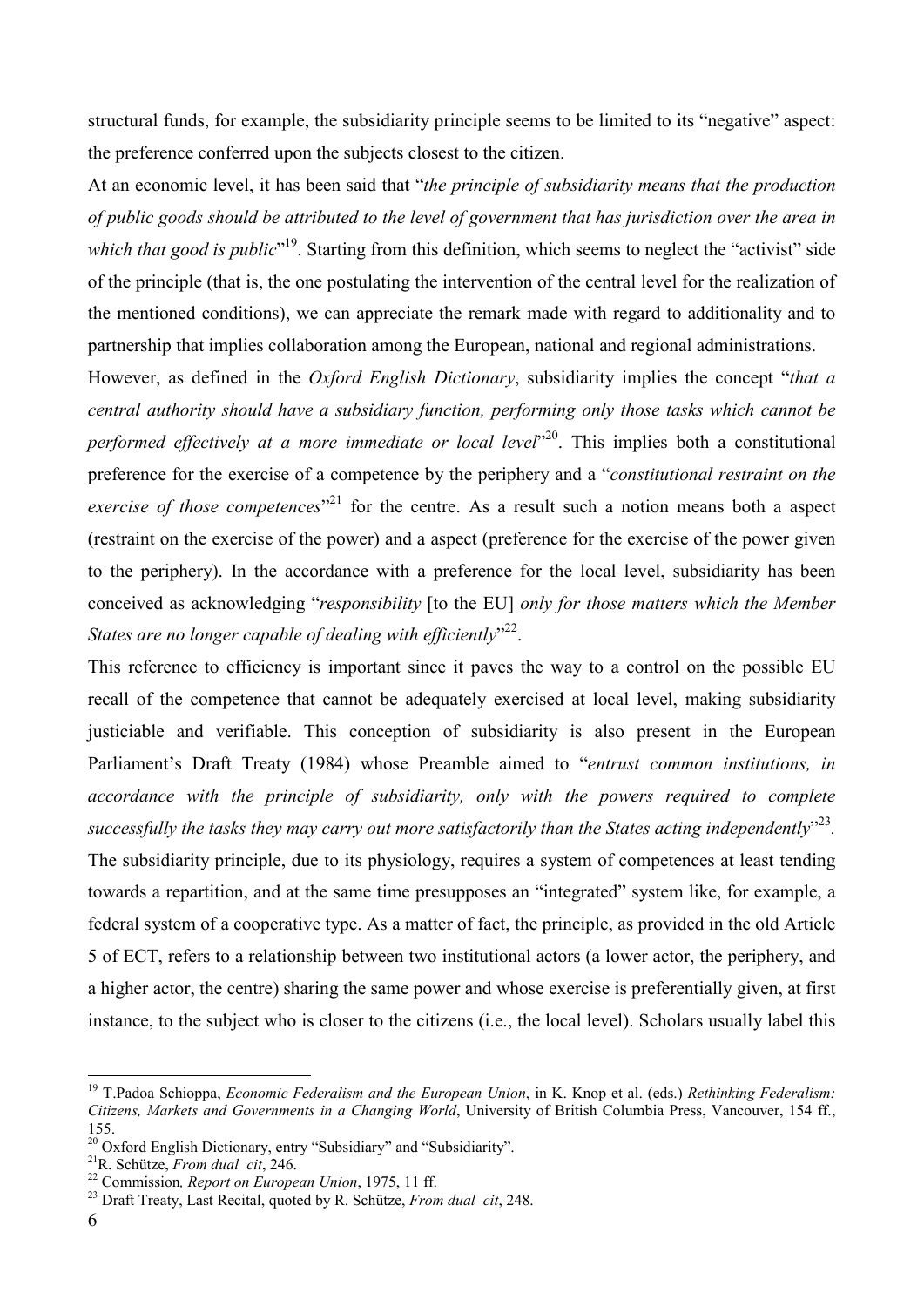first instance as the negative side of subsidiarity since it implies the duty of non-intervention by the centre. At the same time, this principle allows the possibility to substitute the chosen local actor if the same power can be exercised in a better or in a more efficient way by the higher subject. This way subsidiarity works as an elevator with regard to certain fungible acts that can be exercised by two institutional subjects and the substitution can be caused by an objective impossibility to carry out the requested action for the preferred actor.

Another important fact is that such an impossibility to carry out the functions has to be temporal, this way there will be no obstacles to the restitution of the power. In this respect, it has been pointed out that the subsidiarity principle works, actually, as a criterion for shifting, although not in a definitive way, the level that is supposed to intervene<sup>24</sup> and, because of its constitutional relevance, works as an element of flexibility in the system<sup>25</sup>.

This would explain why, within the Community context, subsidiarity has operated as a "*method of*  policy centralisation<sup>"26</sup> rather than as a factor of valorization of the de-centred realities, in the absence of a formal catalogue of competences. Subsidiarity and competence are not, nevertheless, in a relationship of identity: in fact, it has been said that the principle of subsidiarity is not intended so much for the *a priori* formal allocation of competences, but rather for the *a posteriori* legitimation of the exercise of competences beyond those formally attributed $2^7$ .

Subsidiarity has successfully operated in a context such as the German one, which does not define competences in the finalistic manner<sup>28</sup> as the ECT does (following to the French model). This worrying mingling of legal styles explains the destabilization factor that could be introduced by the subsidiarity principle, and that is why when it was introduced Toth described it as "totally alien" to the EU since it "*contradicts the logic, structure and wording of the founding treaties and the jurisprudence of the European Court of Justice*<sup>29</sup>. This is mainly because of its "surreptitious" substitution of the flexibility clause, which has allowed the Union (and before it the Community) to acquire "*slices of competence*", transversally instrumental to the achievement of the declared objectives, without the procedural guarantee of unanimity.

<sup>24</sup> I. Massa Pinto, *Il principio di sussidiarietà- Profili storici e costituzionali*, Jovene, Naples, 2003*,* 82.

<sup>&</sup>lt;sup>25</sup> R. Bin, "I decreti di attuazione della «legge Bassanini» e la «sussidiarietà verticale»<sup>7</sup>, in A. Rinella, L. Coen and R. Scarciglia (eds), *Sussidiarietà e ordinamenti costituzionali*, Cedam, Padua, 1999, 169 ff.

<sup>&</sup>lt;sup>26</sup> G. Davies, "Subsidiarity as a Method of Policy Centralisation", Hebrew University International Law Research Paper No. 11-06, available at http://papers.ssrn.com/sol3/papers.cfm?abstract\_id=921454.

<sup>27</sup> Massa Pinto*, Il principio di sussidiarietà, cit*., 81.

<sup>&</sup>lt;sup>28</sup> On the enumeration techniques, see P. Carrozza, "Le 'materie': uso delle tecniche di enumerazione materiale delle competenze e modelli di riferimento del 'regionalismo di esecuzione' previsto dal nuovo Titolo V della Costituzione", in G.F. Ferrari and G. Parodi (eds), *La revisione costituzionale del titolo V tra nuovo regionalismo e federalismo*. *Problemi applicativi e linee evolutive*, Cedam, Padua, 2003, 69-124.

<sup>7</sup>  <sup>29</sup> A. Toth, "The Principle of Subsidiarity in the Maastricht Treaty", *Common Market Law Review*, 1993, 1079 ff.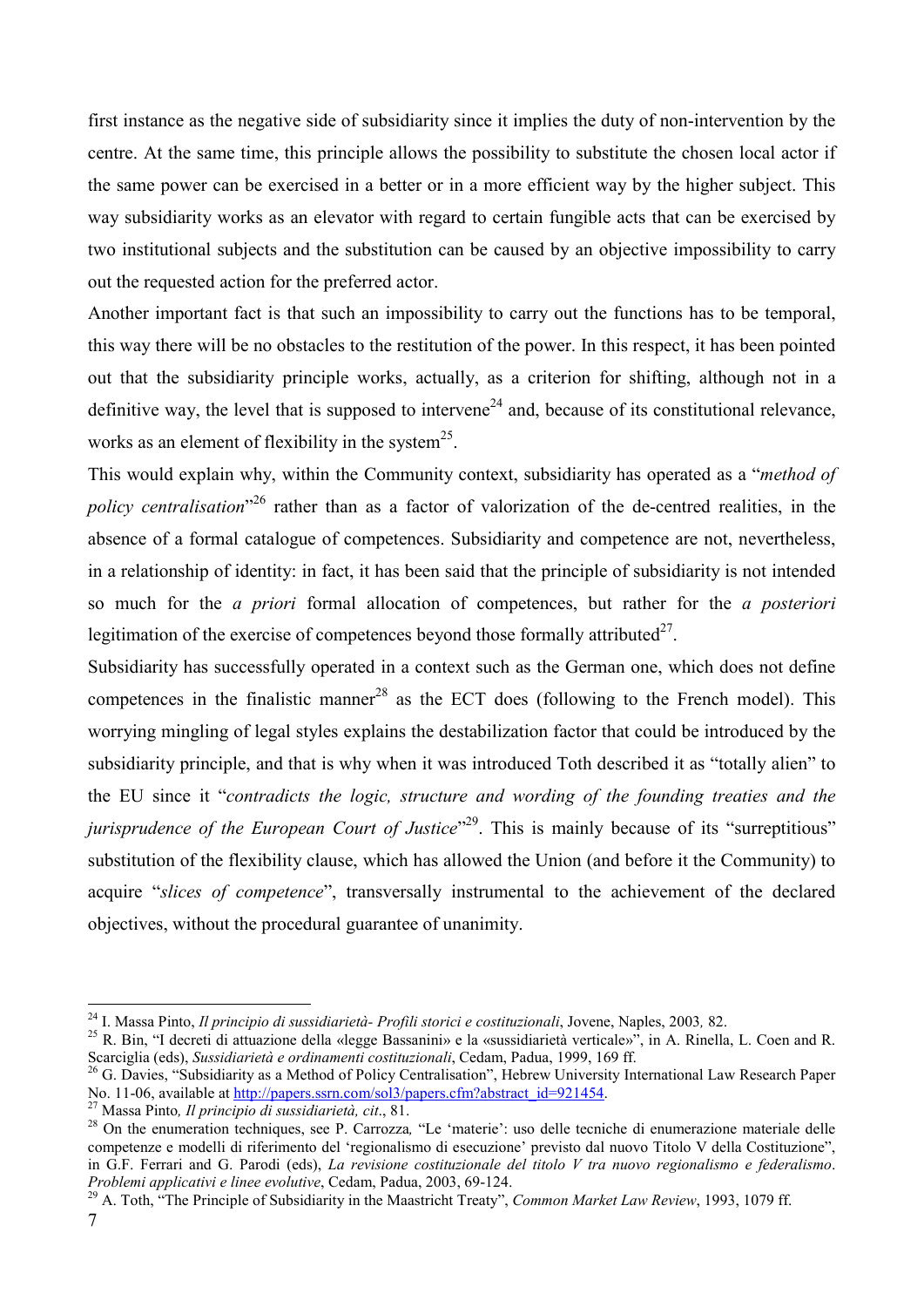What is matter of discussion is the high level of political discretion which would characterize the application of such a principle, because of the political nature of the control base and on the difficult verification of the efficiency and opportunity of the action. As Schütze pointed out:

*"The Maastricht definition of subsidiarity restricted the principle known under the Single European Act. Its formulation now includes two tests. The first may be called the national insufficiency test. The Community could only act where the objectives of the proposed action could not be sufficiently achieved by the Member States. This appeared to be an absolute standard. But how could this test be squared with the second test in Article 5(2) EC? That test was a comparative efficiency test. The Community should not act unless it could better achieve the objectives of the proposed action"*<sup>30</sup> *.*

Against this background an important contribution in the identification of the core meaning of subsidiarity was given by Commission communication on subsidiarity and by the conclusions of the European Council held in Edinburgh and the guidelines of this European Council were crystallized in the "*Protocol on the Application of the Principles of Subsidiarity and Proportionality*":

*"For Community action to be justified, both aspects of the subsidiarity principle shall be met: the objectives of the proposed action cannot be sufficiently achieved by Member States' action in the framework of their national constitutional system and can therefore be better achieved by action on the part of the Community.* 

*The following guidelines should be used in examining whether the abovementioned condition is fulfilled:* 

*- the issue under consideration has transnational aspects which cannot be satisfactorily regulated by action by Member States;* 

*- actions by Member States alone or lack of Community action would conflict with the requirements of the Treaty (such as the need to correct distortion of competition or avoid disguised restrictions on trade or strengthen economic and social cohesion) or would otherwise significantly damage Member States' interests;* 

*- action at Community level would produce clear benefits by reason of its scale or effects compared with action at the level of the Member States"*.

Now, these documents strongly connect subsidiarity and proportionality, conceiving the control on the former in a clear procedural way. As we will see later on in this work, such a connection will be taken again by the ECJ.

1

<sup>30</sup> R.Schütze, *From dual cit.*, 250.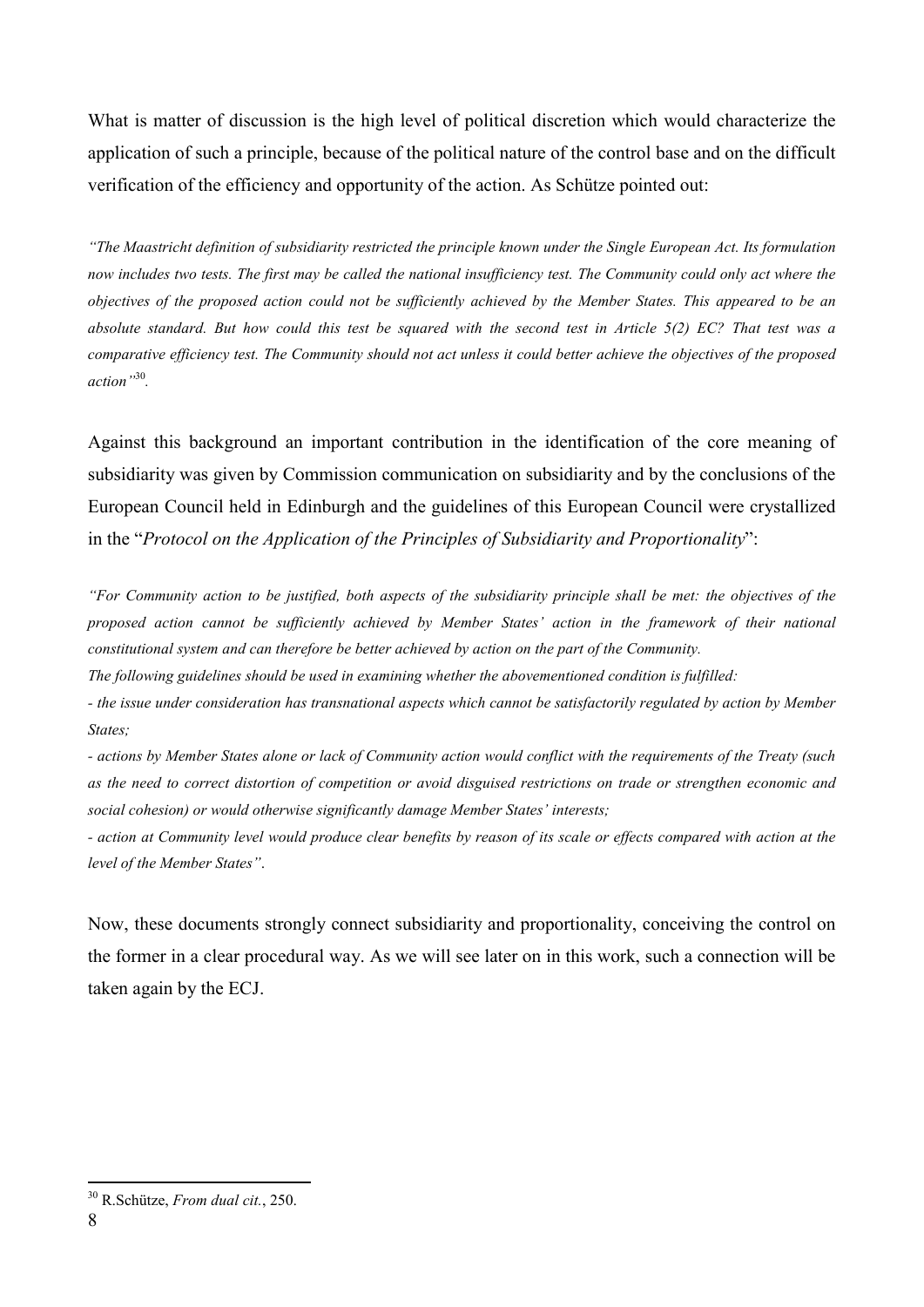#### **SECTION III**

## **LAW IN ACTION (IF ANY) ITS MISLEADING APPLICATION**

All this appears against the background of the ECJ's case law, which proves extremely elusive about the principle of subsidiarity, and the impossibility for the regions (one of the favorite victims of subsidiarity misapplication) in order to challenge directly in front of the ECJ those Community acts considered to be in violation of their competences. The Court of First Instance and the ECJ have in fact always preferred not to deal with this ambiguity frontally, solving the cases challenging the legality of Community acts in the light of other arguments (perhaps already tested), without calling into question the issue of subsidiarity.

If taken seriously, control on subsidiarity would lead the ECJ to verify the necessity of higher level substitution by carrying out a costs/benefits test<sup>31</sup>. On the contrary the European case law has been ambiguous since the Tribunal of first Instance and the ECJ has almost always avoided dealing with the issue frontally $32$ .

It is possible to distinguish several phases within the ECJ's case law in this respect and an important line in this context is represented by the Amsterdam Protocol. A first generation of cases is characterized by a very careful and integration-friendly approach followed by the ECJ in  $C$ -84/94<sup>33</sup> and  $C$ -233/94<sup>34</sup>, especially in the first case, where the Court, in responding to the British and German governments – which had linked the respect of the subsidiarity principle to the necessity of an adequate motivation for an EC act – stated:

*"Once the Council has found that it is necessary to improve the existing level of protection as regards the health and safety of workers and to harmonize the conditions in this area while maintaining the improvements made, achievement of that objective through the imposition of minimum requirements necessarily presupposes Community-wide action, which otherwise, as in this case, leaves the enactment of the detailed implementing provisions required largely to the Member States. The argument that the Council could not properly adopt measures as general and mandatory as those forming the subject-matter of the directive will be examined below in the context of the plea alleging infringement of the principle of proportionality… As to judicial review of those conditions, however, the Council must be allowed a wide discretion in an area which, as here, involves the legislature in making social policy choices and requires it to carry out complex assessments. Judicial review of the exercise of that discretion must therefore be limited to examining* 

<u>.</u>

<sup>&</sup>lt;sup>31</sup> See P.Mengozzi, "Il principio di sussidiarietà nel sistema giuridico delle Comunità europee", available at , www.lumsa.it/Lumsa/Portals/File/.../Mengozzi.pdf

<sup>32</sup>ECJ, C-415/93 *O'Hara v. Council and Commission*, *ECR*1994, I-5755; ECJ, C-84/94 *United Kingdom v. Council, ECR*, 1996, I-5755.

<sup>33</sup>ECJ, C-84/94 *United Kingdom v. Council*, *ECR*,1996, I-5755.

<sup>34</sup>ECJ, C-233/94, *Germany v. Parliament and Council*, *ECR*, 1997, I-2405.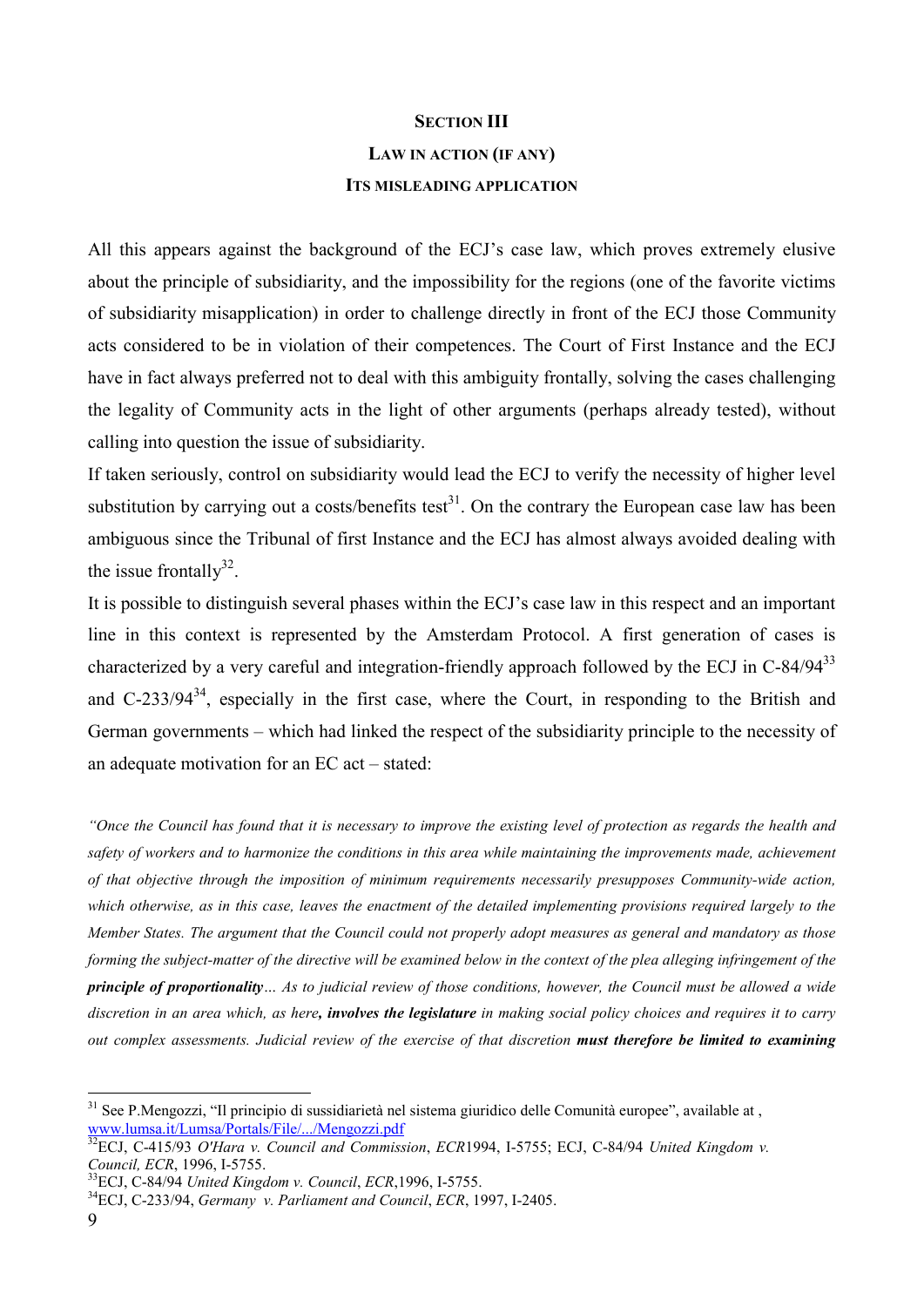*whether it has been vitiated by manifest error or misuse of powers, or whether the institution concerned has manifestly exceeded the limits of its discretion*" [**emphasis added**]*.* 

It is possible to infer at least four fundamental concepts from these sentences:

1. The ECJ conceives the test on subsidiarity to be an application of the proportionality test;

2. The ECJ conceives the control on subsidiarity to be a sort of *extrema ratio*, exploitable just in case of manifest error or misuse of power;

3. The control on subsidiarity touches the sensitive field of the legislative discretion and this reveals the "political" nature of this test;

4. Subsidiarity is a principle rather than a rule.

The control on subsidiarity has a strong procedural nature, it looks like the administrative control on the "*excès de pouvoir*" and this explains why a very important role in this test is played by the analysis of the motivation of the EU acts.

In another case, C-233/94, the ECJ again focused its control on the existence of a motivation:

"*Although the Parliament and the Council did not expressly refer to the principle of subsidiarity in Directive 94/19, they complied with the obligation under Article 190 of the Treaty to give reasons, since they explained why they considered that their action was in conformity with that principle, by stating that, because of its dimensions, their action could be best achieved at Community level and could not be achieved sufficiently by the Member States"*<sup>35</sup> .

After the Amsterdam Protocol something seemed to change, since the ECJ insisted on the procedural elements being taken into account in its control, the best example of this is case C-376/98<sup>36</sup> .

This was an important, although ambivalent, decision although it has not been followed in later case law (see, for instance,  $C^{-491/01^{37}}$ ). By the way, the ECJ has always insisted on the idea of connecting proportionality, subsidiarity and deference for the legislative branch and that is why

<sup>-</sup><sup>35</sup> ECJ, C-233/94, *Germany v. Parliament and Council*, *ECR*, 1997, I-2405

<sup>36</sup> ECJ, C-376/98 *Germany v. Parliament and Council*, *ECR*, 2000, I-8419: "*Those provisions, read together, make it clear that the measures referred to in Article 100a(1) of the Treaty are intended to improve the conditions for the establishment and functioning of the internal market. To construe that article as meaning that it vests in the Community legislature a general power to regulate the internal market would not only be contrary to the express wording of the provisions cited above but would also be incompatible with the principle embodied in Article 3b of the EC Treaty (now Article 5 EC) that the powers of the Community are limited to those specifically conferred on it*".

<sup>37</sup>ECJ, C-491/01 *British American Tobacco (Investments) and Imperial Tobacco*, *ECR*,*.*2002, I-11453.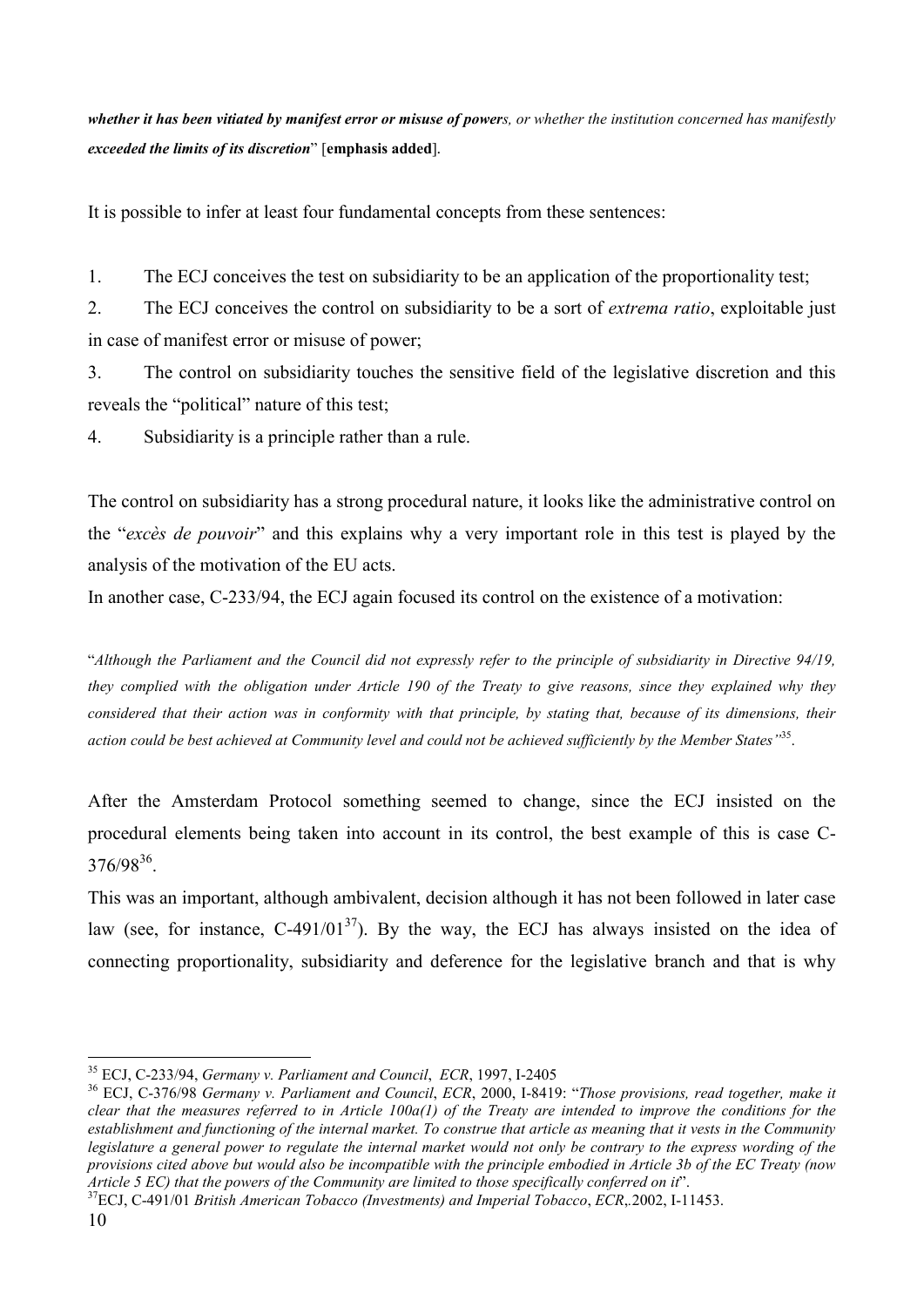some scholars sadly concluded that "*despite its literally presence, the principle of subsidiarity has remained a subsidiary principle of European constitutionalism*" 38 .

This case law explains why in the last few years all the attempts to reform the principle of subsidiarity have attempted to emphasize the procedural side of such a control, entrusting a crucial role to the national legislatures as the provisions included in the Constitutional Treaty and in the Lisbon Treaty show. The only way to limit the legislative discretion seems to be to impose procedural guarantees such as those proposed by the Constitutional Treaty and contained in the "*Protocol on the application of the principles of subsidiarity and proportionality*".

As a result, a form of political monitoring called the "*early warning mechanism*" was provided in that Protocol. Under this measure, the Commission should transmit a draft legislative act to the national parliaments, giving them six weeks to determine if there is a violation of subsidiarity. If one-third of the parliaments decide there is a violation, the Commission is required to reconsider the proposal. In the Lisbon Treaty, there was some change<sup>39</sup>, because the time allowed for national parliaments to scrutinize draft law is raised from six to eight weeks. If one-third of national parliaments object to a draft legislative proposal on the grounds of a breach of subsidiarity – the "*yellow card*" mechanism<sup>40</sup> – the Commission will then reconsider it. In addition, if a simple majority of national parliaments continue to object, the Commission refers the reasoned objection to the Council and Parliament, which will decide the matter – the "*orange card*"<sup>41</sup>. In any case, unlike in the "*red card mechanism*", the Commission may challenge the national parliaments' position.

<sup>38</sup> R.Schütze*, From dual cit*., 256.

<sup>&</sup>lt;sup>39</sup>See the new version of the Protocol:

http://eur-lex.europa.eu/LexUriServ/LexUriServ.do?uri=OJ:C:2008:115:0201:0328:EN:PDF.

<sup>40</sup> Article 6 of the Protocol, "*Any national parliament or any chamber of a national Parliament may, within eight weeks from the date of transmission of a draft legislative act, in the official languages of the Union, send to the Presidents of the European Parliament, the Council and the Commission a reasoned opinion stating why it considers that the draft in question does not comply with the principle of subsidiarity*". The yellow card mechanism is provided by Article 7.3 of that Protocol: "*Where reasoned opinions on a draft legislative act's non-compliance with the principle of subsidiarity represent at least one third of all the votes allocated to the national Parliaments … the draft must be reviewed…. After such review, the Commission … may decide to maintain, amend or withdraw the draft. Reasons must be given for this decision*."

<sup>&</sup>lt;sup>41</sup> Art. 7.4 of the Protocol: "*Furthermore, under the ordinary legislative procedure, where reasoned opinions on the noncompliance of a proposal for a legislative act with the principle of subsidiarity represent at least a simple majority of the votes allocated to the national Parliaments in accordance with the second subparagraph of paragraph 1, the proposal must be reviewed. After such review, the Commission may decide to maintain, amend or withdraw the proposal.* 

*If it chooses to maintain the proposal, the Commission will have, in a reasoned opinion, to justify why it considers that the proposal complies with the principle of subsidiarity. This reasoned opinion, as well as the reasoned opinions of the national Parliaments, will have to be submitted to the Union legislator, for consideration in the procedure:* 

*<sup>(</sup>a) before concluding the first reading, the legislator (the European Parliament and the Council) shall consider whether the legislative proposal is compatible with the principle of subsidiarity, taking particular account of the reasons expressed and shared by the majority of national Parliaments as well as the reasoned opinion of the Commission;* 

*<sup>(</sup>b) if, by a majority of 55 % of the members of the Council or a majority of the votes cast in the European Parliament, the legislator is of the opinion that the proposal is not compatible with the principle of subsidiarity, the legislative proposal shall not be given further consideration*".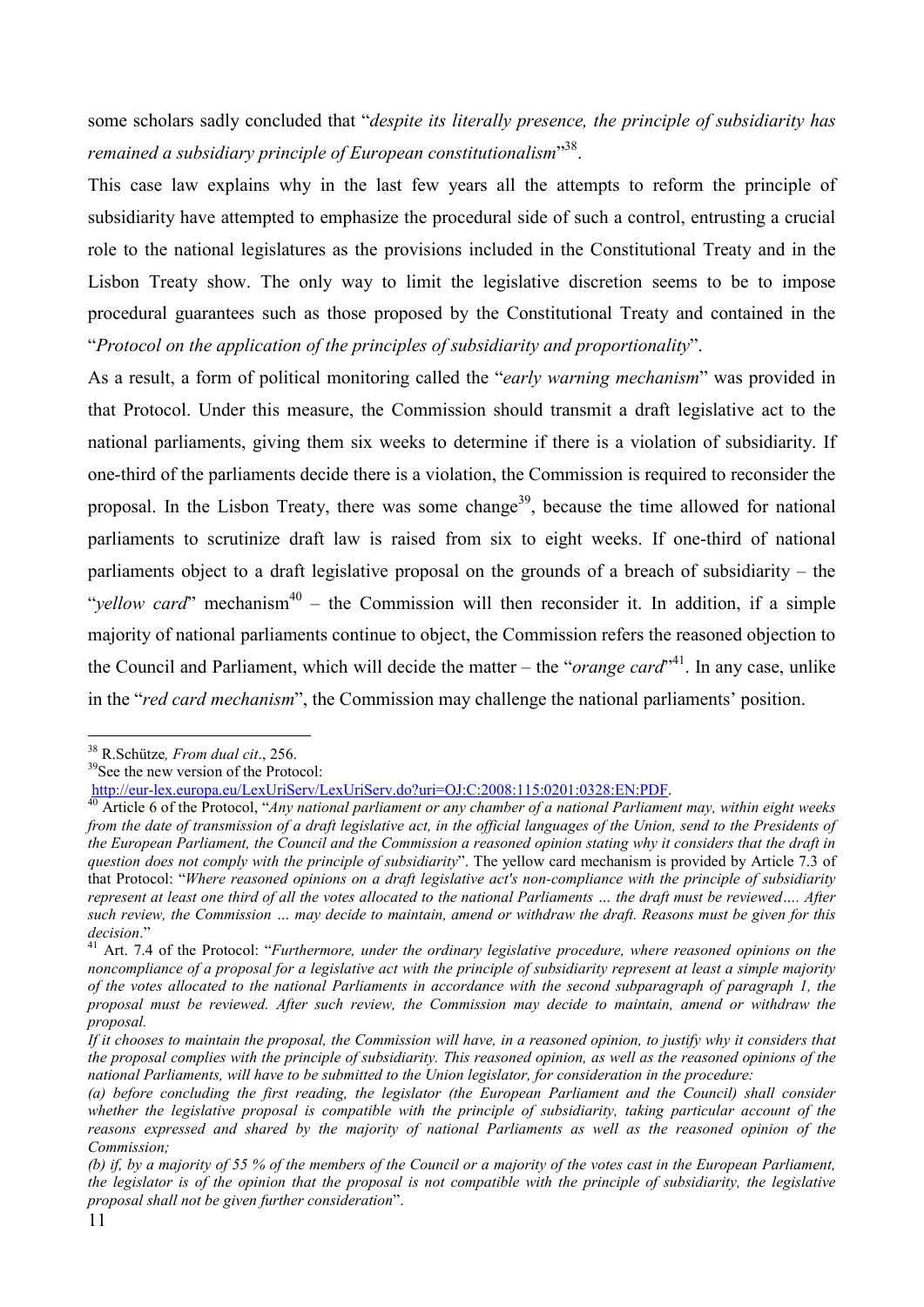This idea confirms the deference shown by the ECJ towards the legislatures: since subsidiarity involves political control, the best thing is entrusting its control to the political/legislative competitors of the European Parliament and Council: the national parliaments, tasked with the mission to be the watchdog of subsidiarity.

This idea relies on the view that the primary democratic organs in Europe are the national parliaments but, as the German Constitutional Court recently pointed out in its *Lisbon Urteil*<sup>42</sup>, sometimes the national parliaments underestimate this role, giving up competences or not fully understanding the importance of their role.

In this respect the *Lisbon Urteil* has been wrongly considered as a euro-skeptical judgement: the German Court did not understand the *Lisbon Urteil* as inconsistent with its basic norm, on the contrary, it considered the national legislation<sup>43</sup> strengthening the rights of the German chambers as unconstitutional. The judgement is based on a strong criticism addressed to the German Parliament, the real custodians – together with the other national parliaments – of democracy in the EU context, since tit easily gave up competences, not exploiting the possibility offered by the Lisbon Treaty and not being aware of their fundamental task. This is an important case since it shows the risks existent behind the choice of relying on national parliaments as the watchdog of the multilevel system.

### **FINAL REMARKS**

The contribution of the constitutional lawyer to this debate probably consists in the attempt to furnish institutional and legal techniques aimed to rationalize the system and to solve the paradox of the flexible criteria that are both a resource and a threat for the European legal order. Probably a more active role for the ECJ in this field is possible, trying to connect subsidiarity and sincere cooperation between the levels of government better. In this sense, it seems useful to recall the solutions suggested by the Italian Constitutional Court: subsidiarity requires a "sincere cooperation" ("*leale collaborazione*") between the territorial actors, concerted practices and bodies and, finally, a system of agreements among the institutional actors.

Despite the clarity of this Italian judgement, the real problem is to apply and enforce such principles, and many solutions were proposed, including the creation of new committees and institutional actors or the improvement of already existing institutions. Is it possible to transplant

<u>.</u>

 $42$  Lisbon Case, BVerfG, 2 BvE 2/08 from 30 June 2009, available at: http://www.bundesverfassungsgericht.de/entscheidungen/es20090630\_2bve000208.html.

<sup>&</sup>lt;sup>43</sup> The object of the case was represented by three distinct statutes: first of all, the Act Approving the Treaty of Lisbon, secondly, the Act Amending the Basic Law (Articles 23, 45 and 93) and finally, the Act Extending and Strengthening the Rights of the German Federal Parliament (Bundestag) and the German Federal Council of States (*Bundesrat*) in European Union Matters.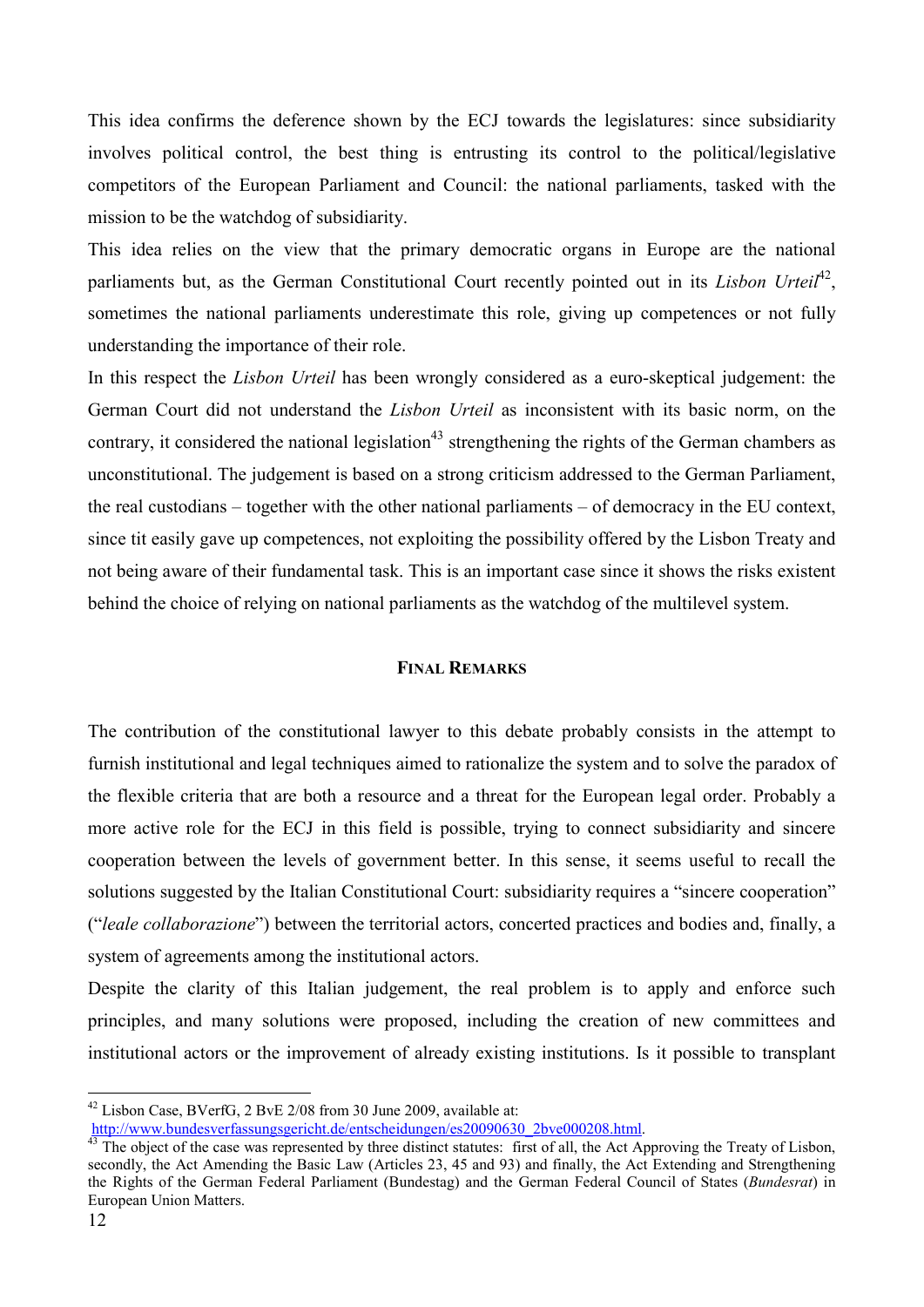institutional solutions already experimented within national contexts (in Germany, for example) to the supranational level?

The ECJ well knows this principle, making it autonomous from the mere internationalist principle of the *pacta sunt servanda*<sup>44</sup>. The ECJ recalled this principle for referring to different obligations: to give full implementation and application to the EU law  $45$  to provide information to the Commission<sup>46</sup>, passing through not to adopt measures in contrast with the EU acts coming into force<sup>47</sup>). The ECJ stressed its binding nature for all the State members' bodies, including national judges  $48$  and, of course, for all the European institutions<sup>49</sup>.

The principle of sincere cooperation has been codified as a fundamental element of the form of Union in Article I-5 of the old Constitutional Treaty and Article 4 of the EU Treaty<sup>50</sup> after the new Lisbon Treaty, when looking at these provisions we can appreciate the strong connection between the respect of constitutional identity of the Member States (Art. 4  $EUT^{51}$ ) and the principle of cooperation (Art. 4(3) EUT), since the Court is also the guarantor of this respect, it will be forced to take cooperation seriously, abandoning its *administrative* approach to subsidiarity, based on its

<sup>47</sup>ECJ, *Commission v. United Kingdom*, *ECR*. 1981, 1045.

<sup>48</sup>ECJ, C-94/00 *Roquette Frères*, *ECR* 2002, I-9011; C-344/98 *Masterfoods and HB, ECR* 2000, I-11369.

*which could jeopardise the attainment of the Union's objectives*".

<sup>-</sup><sup>44</sup> See G. Ferraiuolo, "Leale collaborazione: un principio costituzionale supremo?" In S. Staiano (ed.), *Giurisprudenza costituzionale e principi fondamentali. Alla ricerca del nucleo duro delle costituzioni*, Giappichelli, 2006, 691-727, 718 ff.

<sup>45</sup> ECJ, C-71/76 *Thieffry v. Council de l'ordre des avocats de la Cour de Paris*, *ECR.*1977, 765; C-54/81 *Fromme v. BALM, ECR.*1982, 449; C-68/81 *Commission v. Greece*, *ECR.* 1989, 2965.

<sup>46</sup> ECJ, C-30/90 *Commission v. United Kingdom*, *ECR,*1992, I-829; C-82/03 *Commission v. Italy*, *ECR,*2004, I-6635.

<sup>49</sup>ECJ, C-99/02 *Commission v. Italy*, *ECR*, 2004, I-3353; C-344/01 *Germany v. Commission*, *ECR.*2004, I-2081.

<sup>50</sup>Art. 4 EUT: "*1. In accordance with Article 5, competences not conferred upon the Union in the Treaties remain with the Member States.* 

*<sup>2.</sup> The Union shall respect the equality of Member States before the Treaties as well as their national identities, inherent in their fundamental structures, political and constitutional, inclusive of regional and local self-government. It shall respect their essential State functions, including ensuring the territorial integrity of the State, maintaining law and order and safeguarding national security. In particular, national security remains the sole responsibility of each Member State.* 

*<sup>3.</sup> Pursuant to the principle of sincere cooperation, the Union and the Member States shall, in full mutual respect, assist each other in carrying out tasks which flow from the Treaties.* 

*The Member States shall take any appropriate measure, general or particular, to ensure fulfilment of the obligations arising out of the Treaties or resulting from the acts of the institutions of the Union.* 

*The Member States shall facilitate the achievement of the Union's tasks and refrain from any measure which could jeopardise the attainment of the Union's objectives.*".

<sup>51</sup> Art. 4 EUT: "*1. In accordance with Article 5, competences not conferred upon the Union in the Treaties remain with the Member States.* 

*<sup>2.</sup> The Union shall respect the equality of Member States before the Treaties as well as their national identities, inherent in their fundamental structures, political and constitutional, inclusive of regional and local self-government. It shall respect their essential State functions, including ensuring the territorial integrity of the State, maintaining law and order and safeguarding national security. In particular, national security remains the sole responsibility of each Member State.* 

*<sup>3.</sup> Pursuant to the principle of sincere cooperation, the Union and the Member States shall, in full mutual respect, assist each other in carrying out tasks which flow from the Treaties.* 

*The Member States shall take any appropriate measure, general or particular, to ensure fulfilment of the obligations arising out of the Treaties or resulting from the acts of the institutions of the Union. The Member States shall facilitate the achievement of the Union's tasks and refrain from any measure*